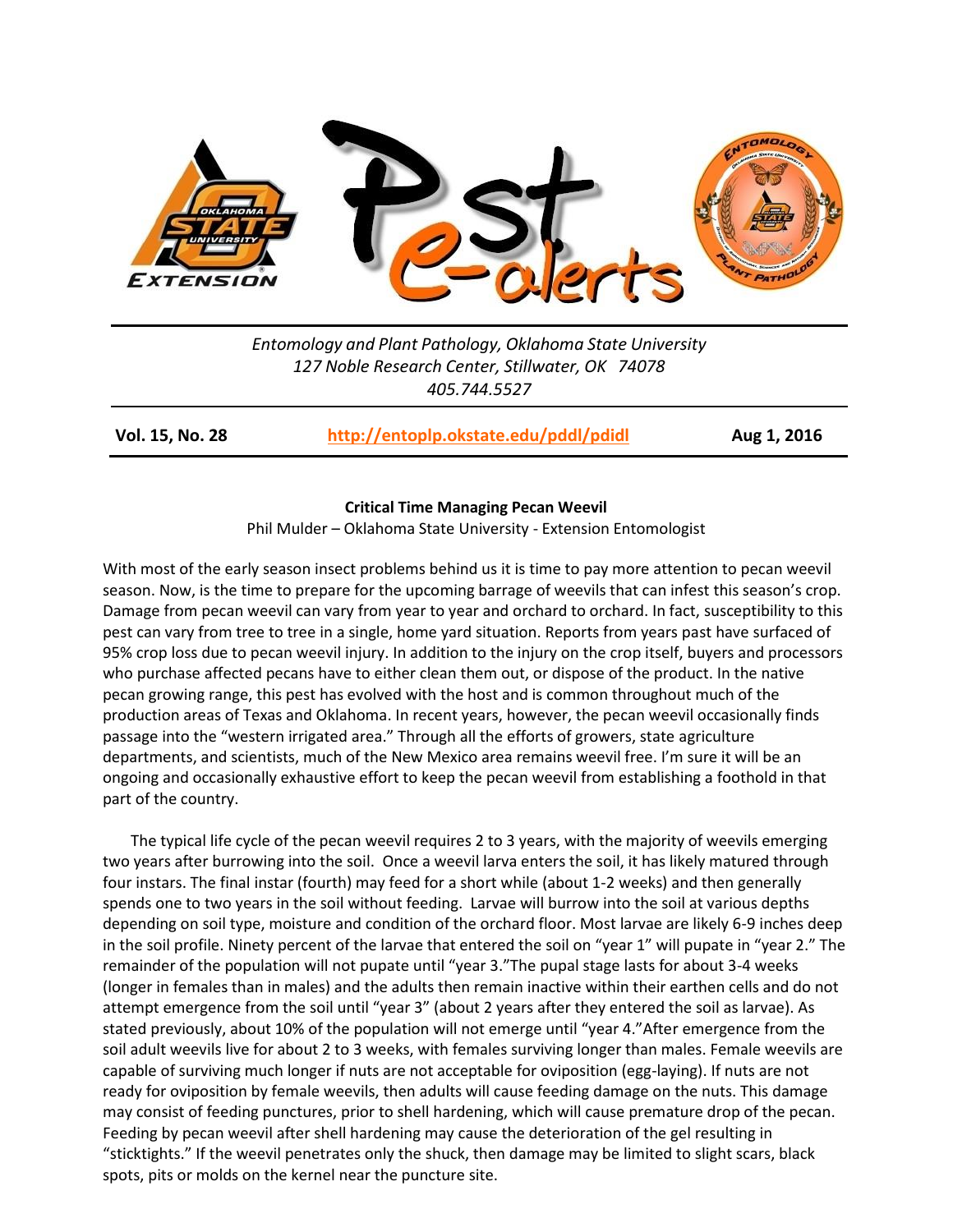

 **Figure 1: Pecan Weevil larvae**



Jerry A. Payne, USDA Agricultural Research Service, Bugwood.org  **Figure 2: Pecan Weevil pupa**



 **Figure 3: Pecan Weevil adult**

Oviposition by female pecan weevils can occur as early as 2 days after emergence; however, the majority of egg production occurs 10-12 days after emergence. Regardless of how soon oviposition begins, it is initiated on early maturing varieties sooner than on trees that have late maturing nuts. Each female can average around 35-75 eggs deposited during her life. She will average about four eggs per nut. With a healthy weevil population, this can account for a great amount of damage.



 **Figure 4: Pecan Weevil eggs**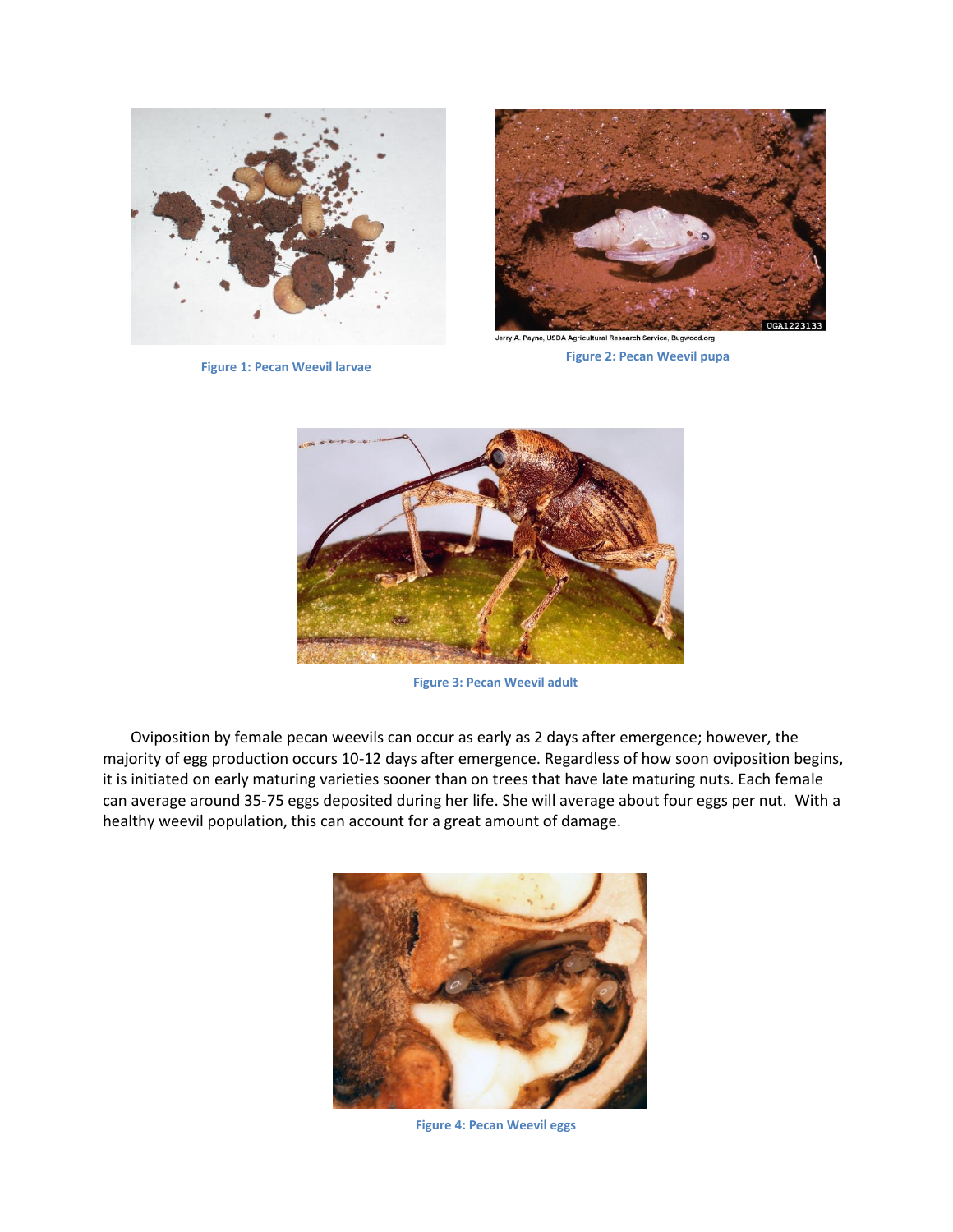Much of the damage experienced by pecan weevil can be avoided with timely use of insecticides. Making the decision on when to treat; however, can be a dilemma for many growers. Although increased weevil emergence can occur after heavy rainfall event in late July and August, in Oklahoma the majority emerge in September, but this can be highly variable depending on those list of factors mentioned previously. The decision to treat should be made with some sort of trapping program established in the orchard. For trapping we suggest the pecan weevil Circle trap. Although growers have become familiar with these traps over the last few years, many questions remain on how to best utilize the traps. Several studies conducted in Oklahoma over the years have helped provide some answers to many of these questions. Following are several suggestions on the utility of the Circle trap and methods for arriving at a treatment threshold based on captures.

- 1) Commercial situations (several trees) Use as many as you can afford, to represent the land area, soil types, pecan varieties, and topography in your area.
- 2) Where possible, target indicator trees Those with a history of weevil problems, those that are earlier than most, or those located in sandy soils.
- 3) Place two traps on each targeted tree. One on the north, west or northwest side of the tree and the other just opposite. Set them at a height suitable for your operation. If cattle are going to be grazing the orchard floor, then put the traps sufficiently high on the trunk to avoid their natural curiosity. Just remember that someone needs to check them regularly, therefore, they should be reachable for the person doing the checking. Where cattle are present, a small step ladder or truck pickup bed will help. Soon after placement on the trees, cattle lose their curiosity with these traps, probably for two reasons. First they're made of screening material, which they don't prefer to chew on and second because after a few days they tend to recognize the trap as part of the tree.
- 4) When attempting to encircle the tree trunk, place additional wire screening wherever the traps don't match up, and curl the top lip of the screening over to funnel the weevils up into the trap tops.
- 5) Mow grass under the trees to avoid providing weevils a spot to take off (fly) into the canopy.
- 6) Begin trapping by July 15 if possible, but don't be overly concerned if the nuts are still in the water stage.
- 7) Do not cease trapping too early (before mid-October).
- 8) Inspect traps at least every 2 to 3 days. Set up a M-W-F checking schedule, and stick to it.
- 9) Keep a running set of written records, to include date of trap inspection, number of weevils caught, sex of weevils caught, and tree number or location. This information should be retained for long term records and can help you identify indicator spots and/or trees.
- 10) Convert the total number of weevils collected from all traps on each inspection date into the number of weevils/trap/day. In other words, the total number of weevils from "X" traps after "X" number of days.

EXAMPLE: You examined 16 traps on 8 trees on Monday and found nothing but on Wednesday you gathered up 12 weevils from the same 16 traps. Therefore, divide 12 by (16 times 2). The two represents the days since your last check of the traps. 12/32= 0.375 weevils/trap/day.

- 11) Begin control measures if the number of weevils equals or exceeds 0.3 weevils/trap/day.
- 12) Be sure to regularly clean the trap screen tops to remove spiders, lacewings, webs and dead insects which may interfere with functioning of the trap. A stiff toothbrush can help in this task.
- 13) Be diligent in this task from July to October, but really focus immediately following any 1"-2" rainfall. If conditions are hot and dry, as they often are in July and August, weevil emergence may be delayed but can still be significant up until shuck-split. In Oklahoma, populations generally peak about the third week of September.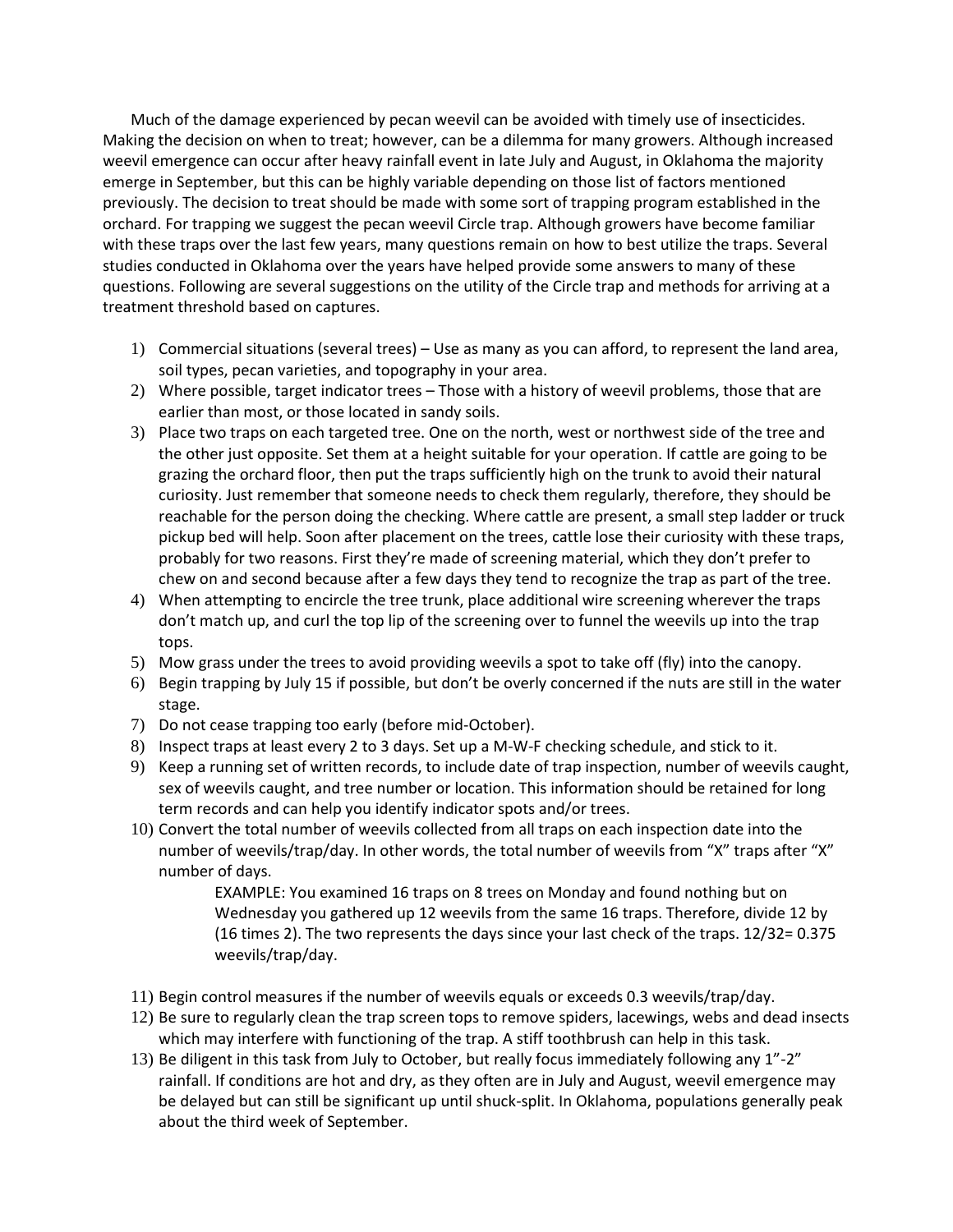14) When an application is about to be made, remove the top cylinder of each trap to allow everything to crawl through. The air-blast sprayers and the insecticide will cause a great many weevils to fall shortly after treatment. These "sick weevils" will begin crawling up tree trunks and entering traps. This can give the impression of an ineffective treatment or that you had a fresh emergence. Leave tops off for a period of 10 days, then begin the monitoring program again.

For homeowners that may have one or a few trees, it may be possible to "trap-out" the majority of their weevil population by encircling the trees with traps and following the same suggestions. This may reduce the number of insecticide applications needed in this sensitive environment and yet preserve pecans for harvesting. In localized "hot pockets," where weevils have relied on a few trees in the area, thorough monitoring and treatment over a two to three year period can dramatically reduce or even eliminate the pecan weevil for several years.



 **Figure 5: Pecan weevil-feeding**



 **Figure 6: Pecan Weevil exit hole**

## **NOTE FROM THE PDIDL**

**Please Notice This** 



Jen Olson will be at two professional meetings and then on vacation from **July 29 through August 18**. During this period, there will be no one in the PDIDL to examine samples. Jen will check her personal email and [sickplants@okstate.edu](mailto:sickplants@okstate.edu) several times each day. **It is advised that you submit IMAGES for insect and disease diagnosis** during this period**.** If physical samples are submitted, they will be placed in cold storage upon arrival and Jen will examine them in the order received upon her return.